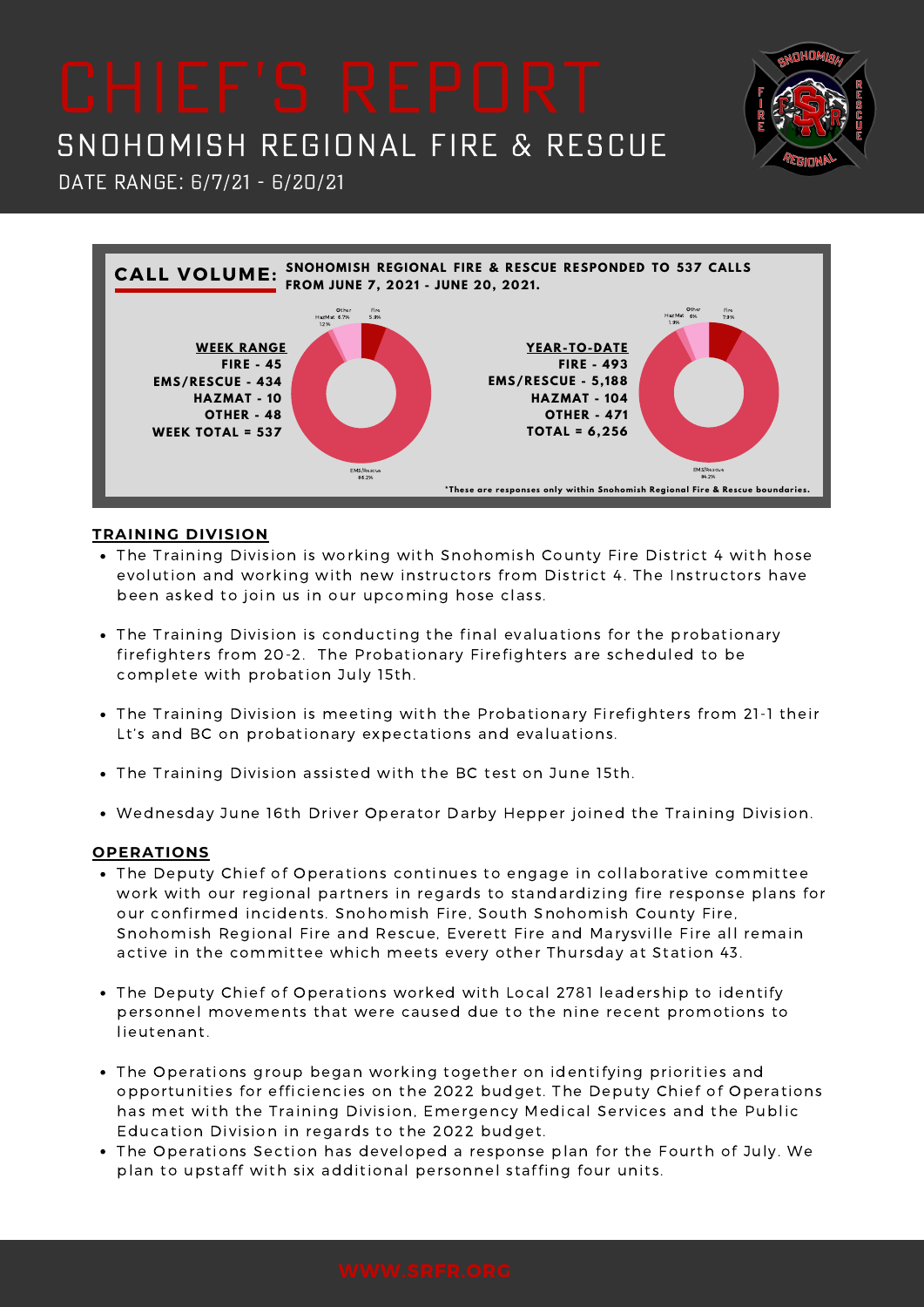# SNOHOMISH REGIONAL FIRE & RESCUE



## Date Range: 6/7/21 - 6/20/21

### **COMMUNITY ENGAGEMENT**

- Chief O'Brien, Commissioner Fay and multiple staff members presented at the Mill Creek Chamber meeting on June 15th.
- Staff began the process of updating resource boxes and binders.
- Staff stuffed and delivered 360 goody bags for an end of school year parade at Mt. Pilchuck Elementary.
- Staff worked with multiple agencies to prepare coordinated content for fireworks social media campaign. We also worked with GIS Coordinator to develop an interactive map explaining the new "No fireworks discharge" area that impacts the county. This map is on the Fireworks page on the website and is being shared by South County Fire to help with coordinated messaging about the new ban area.
- PE King prepared for upcoming Home Education Lesson "Fire Engine Mechanics" and the Summer Safety Bingo.
- Staff worked on finalizing the Summer Newsletter.
- Staff worked on developing the layout for the draft Strategic Plan.

### **Public Education:**

End of School Year Recap (2020-2021)

- PE King exceeded the amount of 2nd Grade classrooms visited in the last two school years by 20 total classrooms, which means that about 500 more students were taught about Calling 911 and Escape Planning than in previous years.
- Overall, the average number of classes visited this school year met or exceeded those of previous years (for classes only taught by Public Educators).
- Classroom Visits:
	- 3 Second Grade Classroom Visits
		- **Fernwood Elementary**
		- Chief O'Brien visited Frank Wagner Elementary 4th and 5th Graders for their Virtual Career Fair Day

### **Virtual School Visits Year-To-Date:**

- 2nd Grade Classes Visited: 55 out of 77
- Kindergarten Classes Visited: 4
- HS Classes Visited: 15
- Home Education Lessons: 3

### **News Releases:**

- Community Survey Results
- Incident Report: Chain Lake Road Fire
- VFW Awards
- Yew Way Fire
- Fireworks Ban Area



## 502 NewFollowers/Accounts

(Nextdoor had 416 new members join in our jurisdiction)

> 152,098 Engagement

\*Snohomish Regional Fire & Rescue has an average of 77 - 2nd grade classes for the 2020-2021 school year within our jurisdiction. Staff have visited 55 classes so far this school year.